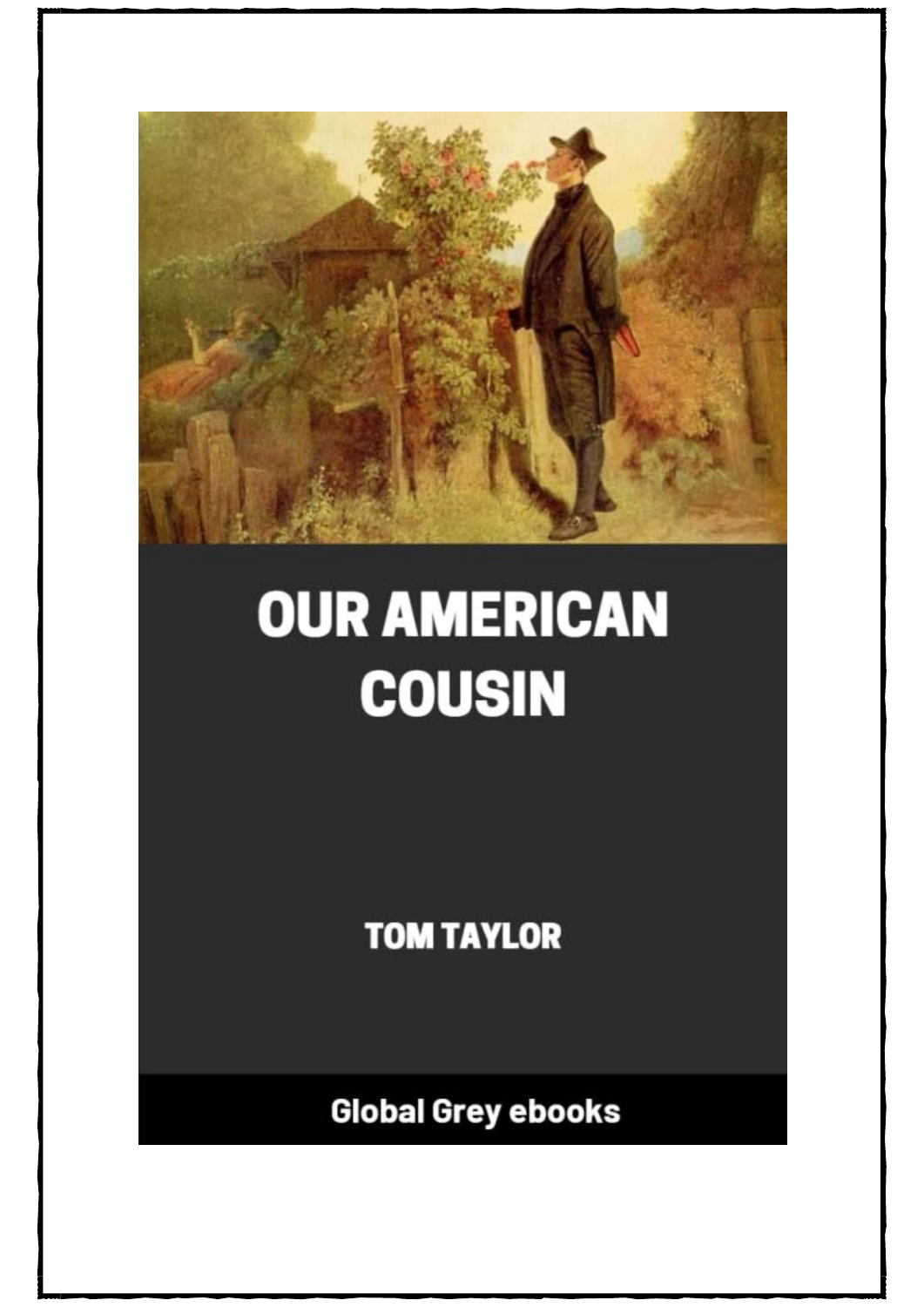## **OUR AMERICAN COUSIN**

**BY TOM TAYLOR**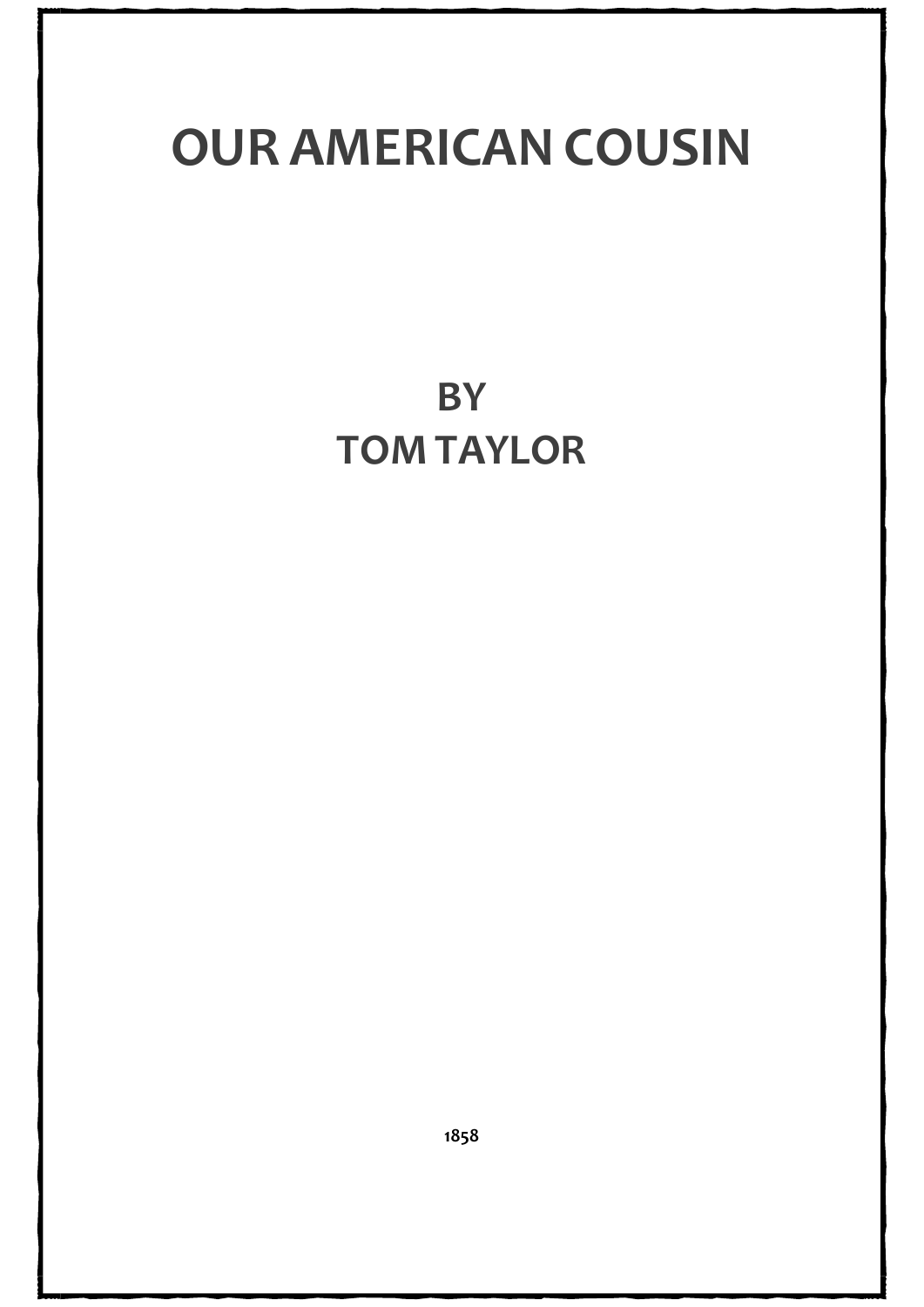Our American Cousin By Tom Taylor.

This edition was created and published by Global Grey

©GlobalGrey 2019

Get more free ebooks at



**[globalgreyebooks.com](https://www.globalgreyebooks.com/index.html)**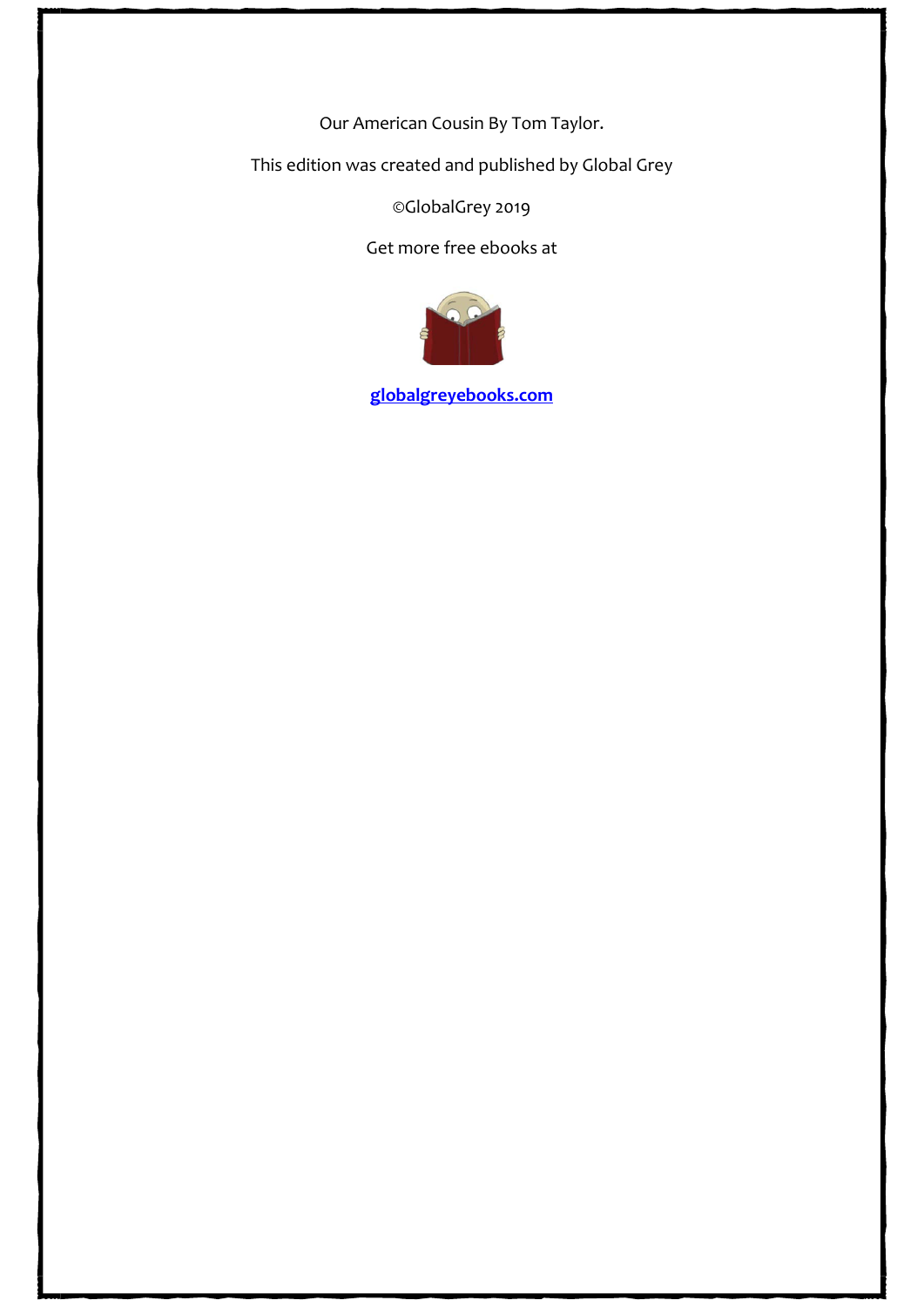## **CONTENTS**

Act<sub>1</sub>

[Act 2](#page-31-0)

Act<sub>3</sub>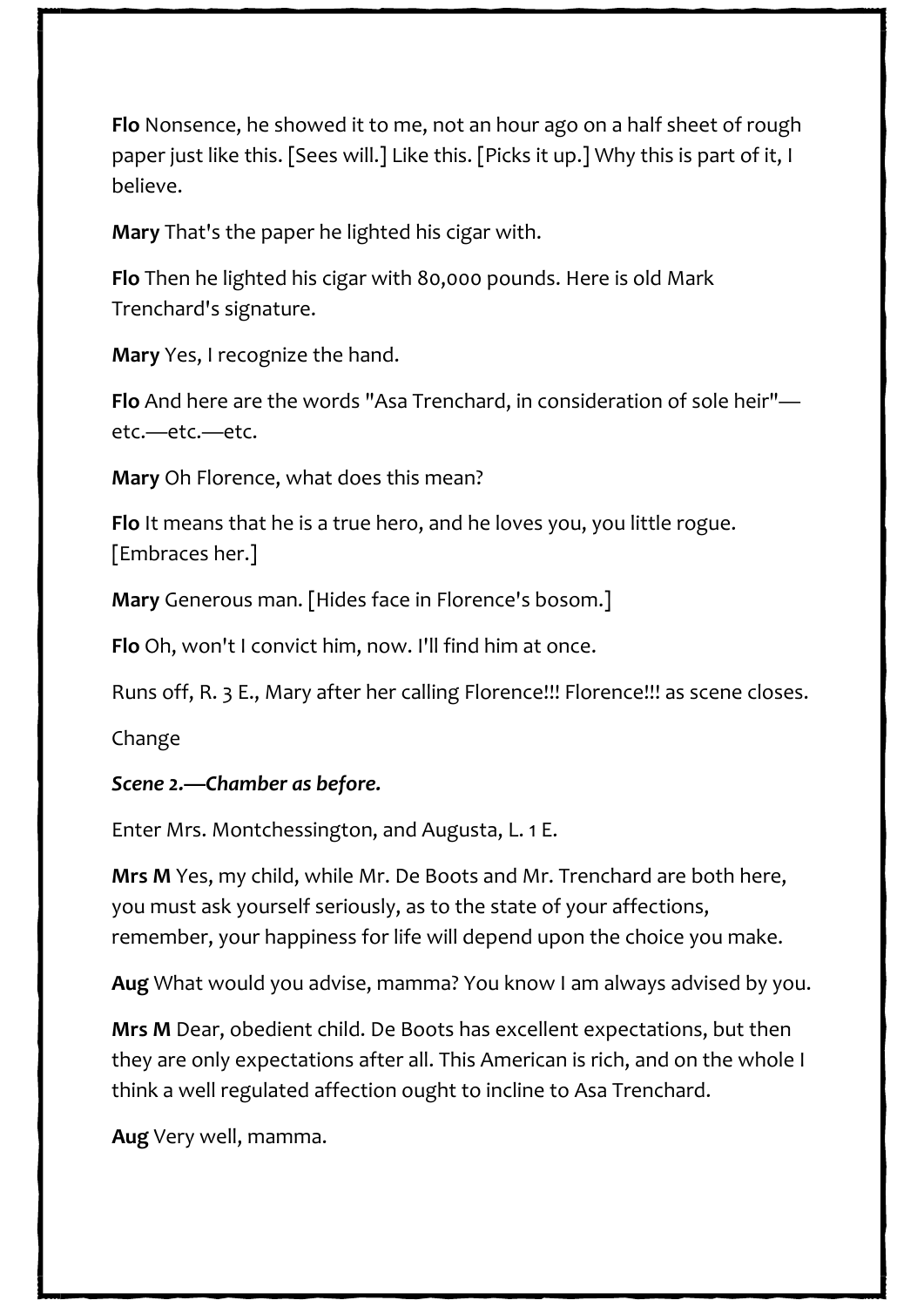**Mrs M** At the same time, you must be cautious, or in grasping at Asa Trenchard's solid good qualities, you may miss them, and De Boots expectations into the bargain.

**Aug** Oh, I will take care not to give up my hold on poor De Boots 'till I am quite sure of the American.

**Mrs M** That's my own girl. [Enter Asa L.] Ah, Mr. Trenchard, we were just talking of your archery powers.

**Asa** Wal, I guess shooting with bows and arrows is just about like most things in life, all you've got to do is keep the sun out of your eyes, look straight—pull strong—calculate the distance, and you're sure to hit the mark in most things as well as shooting.

**Aug** But not in England, Mr. Trenchard. There are disinterested hearts that only ask an opportunity of showing how they despise that gold, which others set such store by.

**Asa** Wal, I suppose there are, Miss Gusty.

**Aug** All I crave is affection.

**Asa** [Crosses to C.] Do you, now? I wish I could make sure of that, for I've been cruelly disappointed in that particular.

**Mrs M** Yes, but we are old friends, Mr. Trenchard, and you needn't be afraid of us.

**Asa** Oh, I ain't afraid of you—both on you together.

**Mrs M** People sometimes look a great way off, for that which is near at hand. [Glancing at Augusta and Asa alternatively.]

**Asa** You don't mean, Miss Gusta. [Augusta casts sheeps eyes at him.] Now, don't look at me in that way. I can't stand it, if you do, I'll bust.

**Mrs M** Oh, if you only knew how refreshing this ingenuousness of yours is to an old woman of the world like me.

**Asa** Be you an old woman of the world?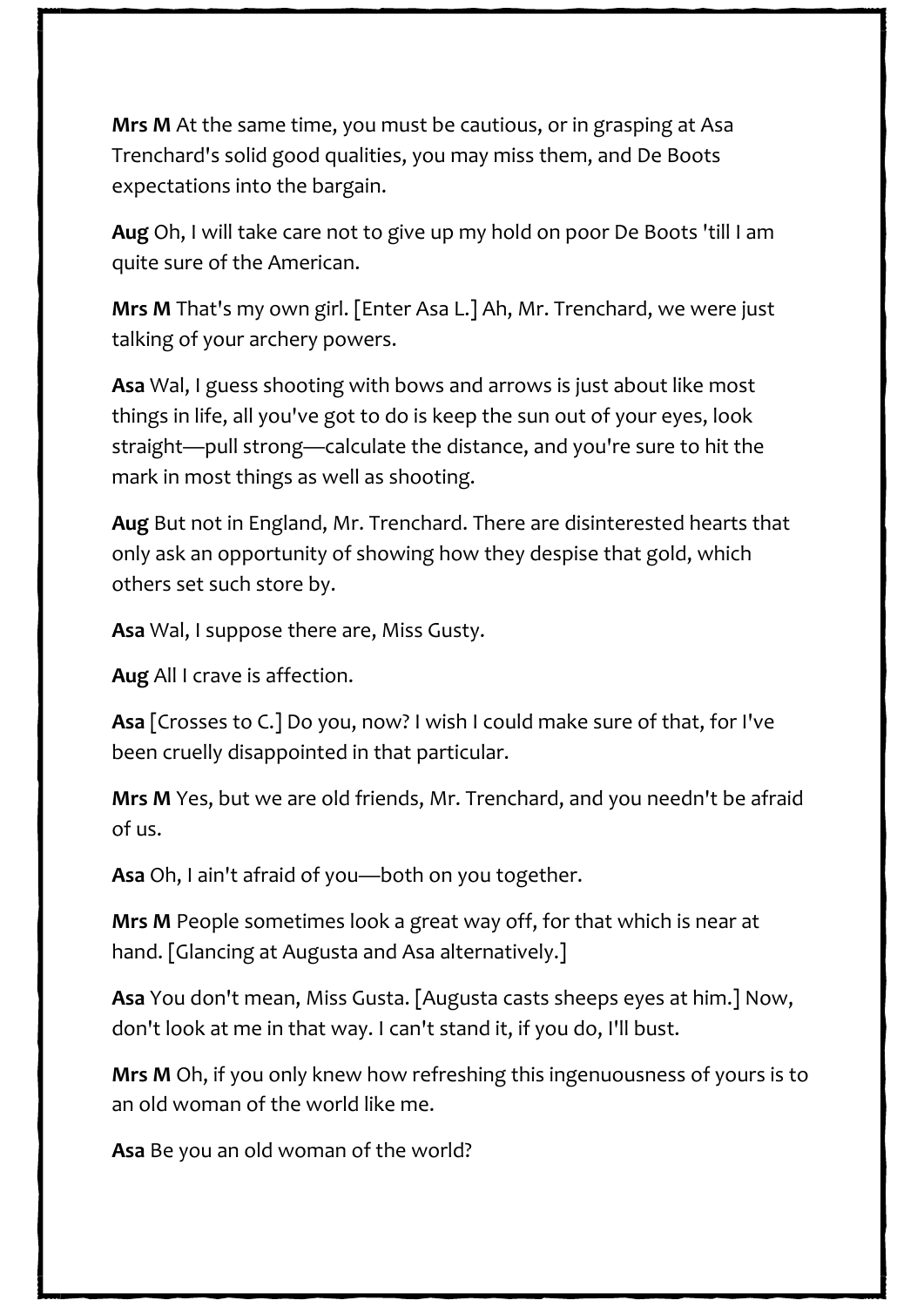**Mrs M** Yes, sir.

**Aug** Oh yes.

**Asa** Well I don't doubt it in the least. [Aside.] This gal and the old woman are trying to get me on a string. [Aloud.] Wal, then, if a rough spun fellow like me was to come forward as a suitor for you daughter's hand, you wouldn't treat me as some folks do, when they find out I wasn't heir to the fortune.

**Mrs M** Not heir to the fortune, Mr. Trenchard?

**Asa** Oh, no.

**Aug** What, no fortune?

**Asa** Nary red, it all comes to their barkin up the wrong tree about the old man's property.

**Mrs M** Which he left to you.

**Asa** Oh, no.

**Aug** Not to you?

**Asa** No, which he meant to leave to me, but he thought better on it, and left it to his granddaughter Miss Mary Meredith.

**Mrs M** Miss Mary Meredith! Oh, I'm delighted.

**Aug** Delighted?

**Asa** Yes, you both look tickled to death. Now, some gals, and mothers would go away from a fellow when they found that out, but you don't valley fortune, Miss Gusty?

**Mrs M** [Aside, crosses to Aug.] My love, you had better go.

**Asa** You crave affection, *you* do. Now I've no fortune, but I'm filling over with affections which I'm ready to pour out all over you like apple sass, over roast pork.

**Mrs M** Mr. Trenchard, you will please recollect you are addressing my daughter, and in my presence.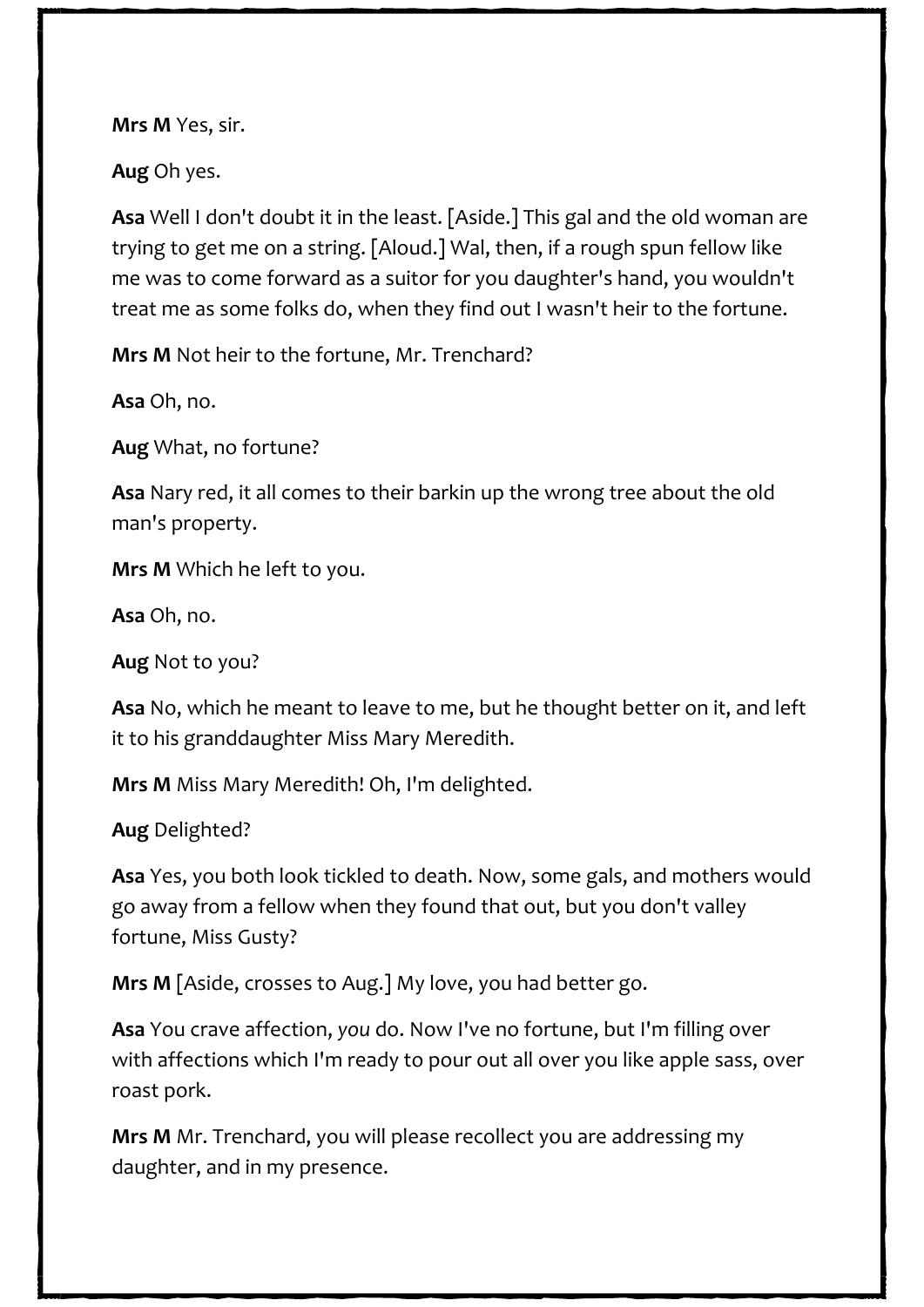**Asa** Yes, I'm offering her my heart and hand just as she wants them with nothing in 'em.

**Mrs M** Augusta, dear, to your room.

**Aug** Yes, ma, the nasty beast. [Exit R.]

**Mrs M** I am aware, Mr. Trenchard, you are not used to the manners of good society, and that, alone, will excuse the impertinence of which you have been guilty.

**Asa** Don't know the manners of good society, eh? Well, I guess I know enough to turn you inside out, old gal—you sockdologizing old man-trap. Wal, now, when I think what I've thrown away in hard cash to-day I'm apt to call myself some awful hard names, 400,000 dollars is a big pile for a man to light his cigar with. If that gal had only given me herself in exchange, it wouldn't have been a bad bargain. But I dare no more ask that gal to be my wife, than I dare ask Queen Victoria to dance a Cape Cod reel.

Enter Florence, L. 1 E.

**Flo** What do you mean by doing all these dreadful things?

**Asa** Which things.

**Flo** Come here sir. [He does so.]

**Asa** What's the matter?

**Flo** Do you know this piece of paper? [Showing burnt paper.]

**Asa** Well I think I have seen it before. [Aside.] Its old Mark Trenchard's will that I left half burned up like a landhead, that I am.

**Flo** And you're determined to give up this fortune to Mary Meredith?

**Asa** Well, I couldn't help it if I tried.

**Flo** Oh, don't say that.

**Asa** I didn't mean to do it when I first came here—hadn't the least idea in the world of it, but when I saw that everlasting angel of a gal movin around among them doing fixins like a sunbeam in a shady place; and when I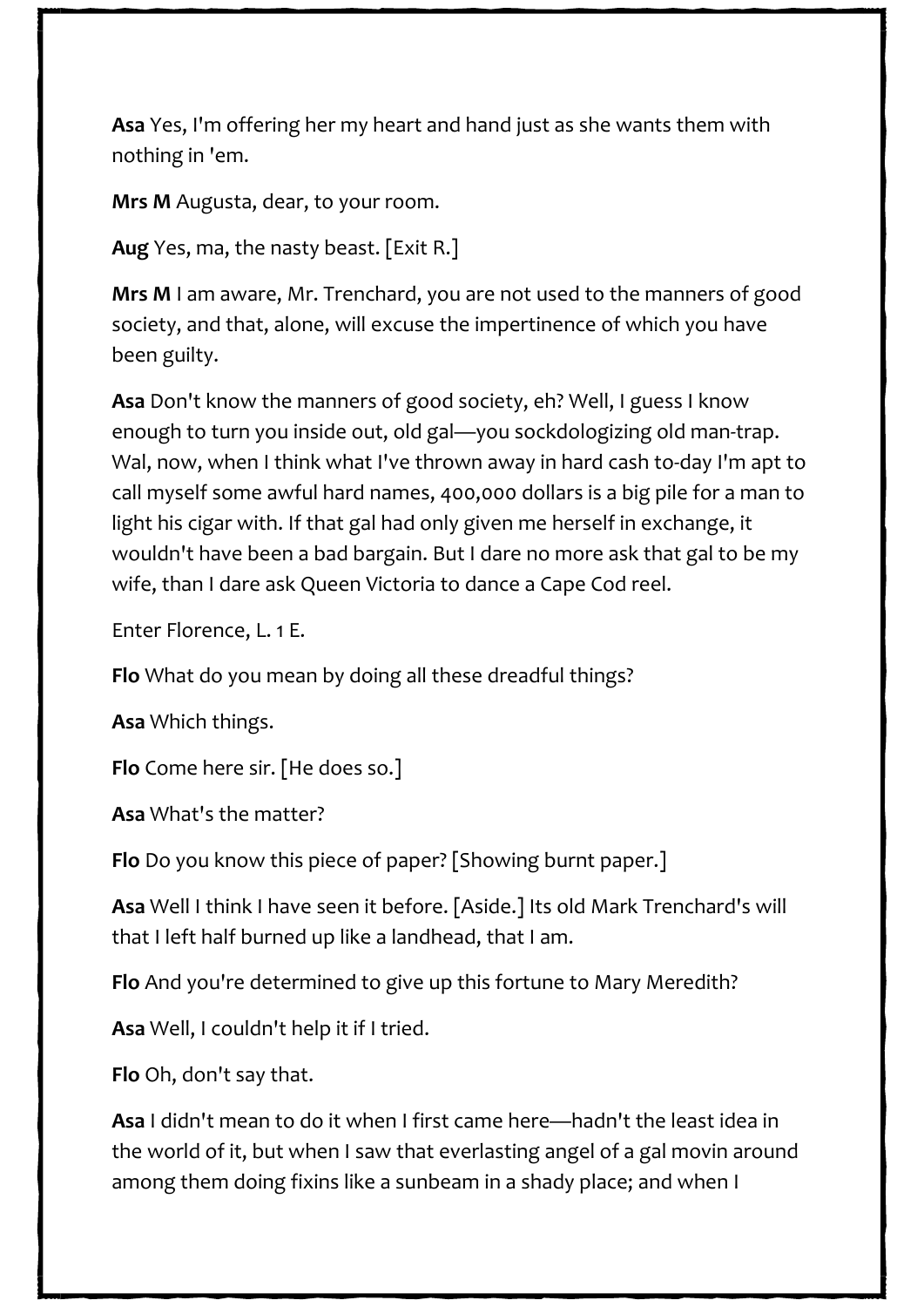pictured her without a dollar in the world—I—well my old Adam riz right up, and I said, "Asa do it"—and I did it.

**Flo** Well, I don't know who your old Adam may be, but whoever it is, he's a very honest man to consult you to do so good an action. But how dare you do such an outrageous thing? you impudent—you unceremonious, oh! you unselfish man! you! you, you! [Smothers him with kisses, and runs off, R. 1 E.]

**Asa** Well, if that ain't worth four hundred thousand dollars, I don't know what is, it was sweeter than sweet cider right out of the bung hole. Let me see how things stand round here. Thanks to old whiskers I've got that ship for the sailor man, and that makes him and Miss Florence all hunk. Then there's that darned old Coyle. Well I guess me and old Murcott can fix his flint for him. Then there's—[Looks off, L.] Christopher Columbus, here comes Mary.

Enter Mary, L. 1 E.

**Mary** Mr. Trenchard, what can I say to you but offer you my lifelong gratitude.

**Asa** Don't now, Miss, don't—

**Mary** If I knew what else to offer. Heaven knows there is nothing that is mine to give that I would keep back.

**Asa** Give me yourself. [Bus.] I know what a rude, ill-mannered block I am; but there's a heart inside me worth something, if it's only for the sake of your dear little image, that's planted right plump in the middle of it.

**Mary** Asa Trenchard, there is my hand, and my heart is in it.

**Asa** [Seizes here hand, then drops it suddenly.] Miss Mary, I made what folks call a big sacrifice for you, this morning. Oh! I know it, I ain't so modest, but that I know it. Now what's this you're doing? Is this sacrifice you are making out of gratitude for me? Cause if it is, I wouldn't have it, though not to have it would nigh break my heart, tough as it is.

**Mary** No, no, I give myself freely to you—as freely as you, this morning, gave my grandfather's property to me.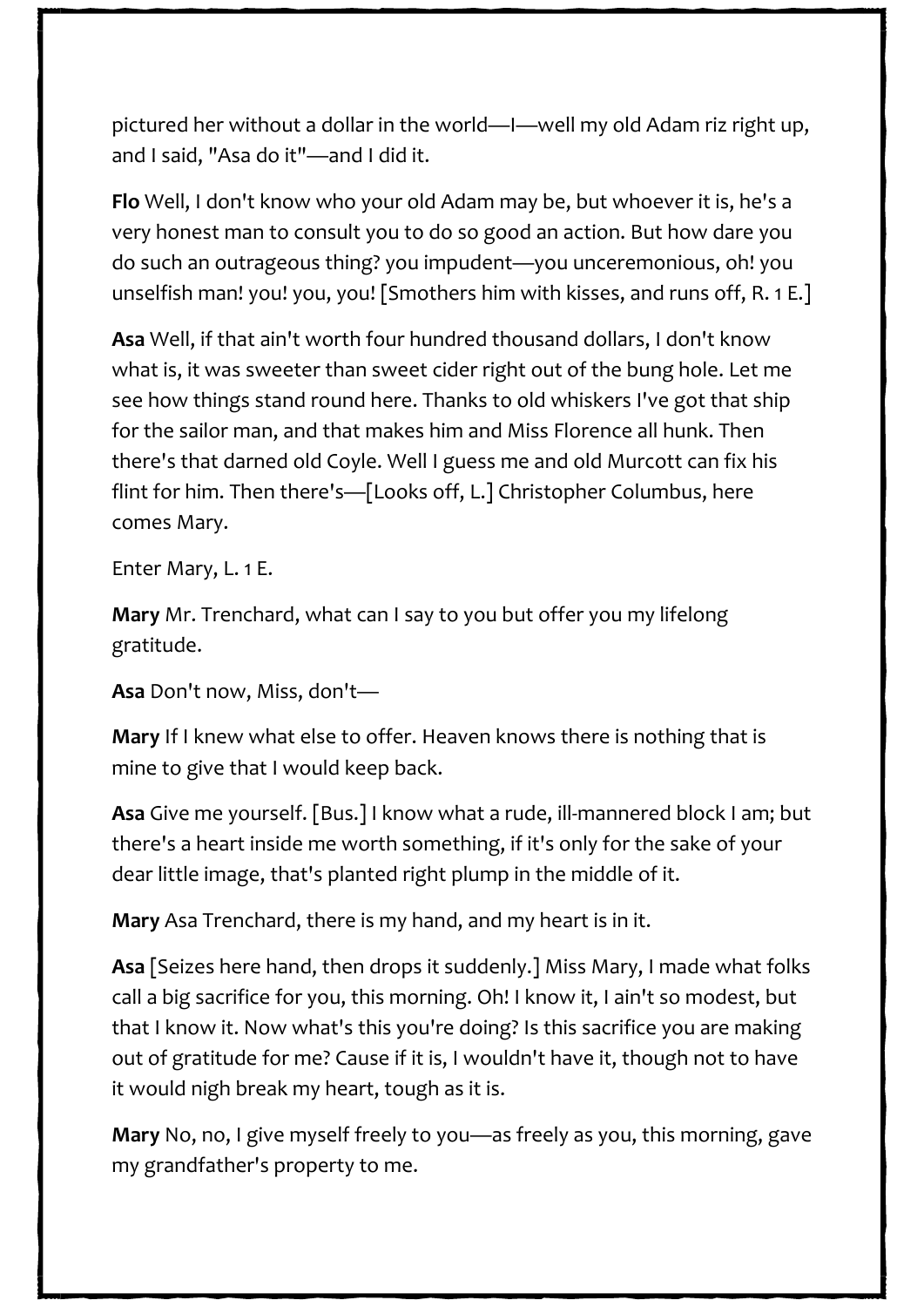**Asa** Say it again, last of hope and blessed promise. [Clasps her in his arms.] Mary, there's something tells me that you'll not repent it. I'm rough, Mary, awful rough, but you needn't fear that I'll ever be rough to you. I've camped out in the woods, Mary, often and often, and seen the bears at play with their cubs in the moonlight, the glistening teeth, that would tear the hunter, was harmless to them; the big strong claws that would peel a man's head, as a knife would a pumpkin, was as soft for them as velvet cushions, and that's what I'll be with you, my own little wife; and if ever harm does come to you, it must come over the dead body of Asa Trenchard.

**Mary** I know it Asa; and if I do not prove a true and loving wife to you; may my mother's bright spirit never look down to bless her child.

**Asa** Wal, if I don't get out in the air, I'll bust. [Exit hastily R. 1 E. pulling Mary after him.]

Enter Binny, L. 1 E. Drunk.

**Binny** [Calling.] Mr. H'Asa, Mr. H'Asa! Oh he's gone; well, I suppose he'll come back to keep his happointment. Mr. Coyle's quite impatient. It isn't hoften that han hamerican has the run of the wine cellars of Trenchard Manor, and in such company, too. There's me and Mr. Coyle, which is a good judge of old port wine, and he knows it when he drinks; and his clerk, Mr. Murcott, which I don't hexactly like sitting down with clerks. But Mr. H'Asa wished it and Mr. Coyle hadn't any objections, so in course I put my feelings in my pocket, besides, Murcott is a man of hedication, though unfortunately taken to drink. Well, what of that, it's been many a man's misfortune, though I say it, what shouldn't say it, being a butler. But now to join my distinguished party. [Exit, R. 1 E.]

## *Scene 3.—Wine cellar in 3.*

**Coyle**, Murcott and Binny discovered. Table L., with two cups and bottles. Coyle L. of table, seated. Binny back of table. Murcott sitting on barrel, R. Door in flat with staircase discovered, dark. Stage half dark. Candles on table, lighted.

**Coyle** A capital glass of wine, Mr. Binny, and a capital place to drink it.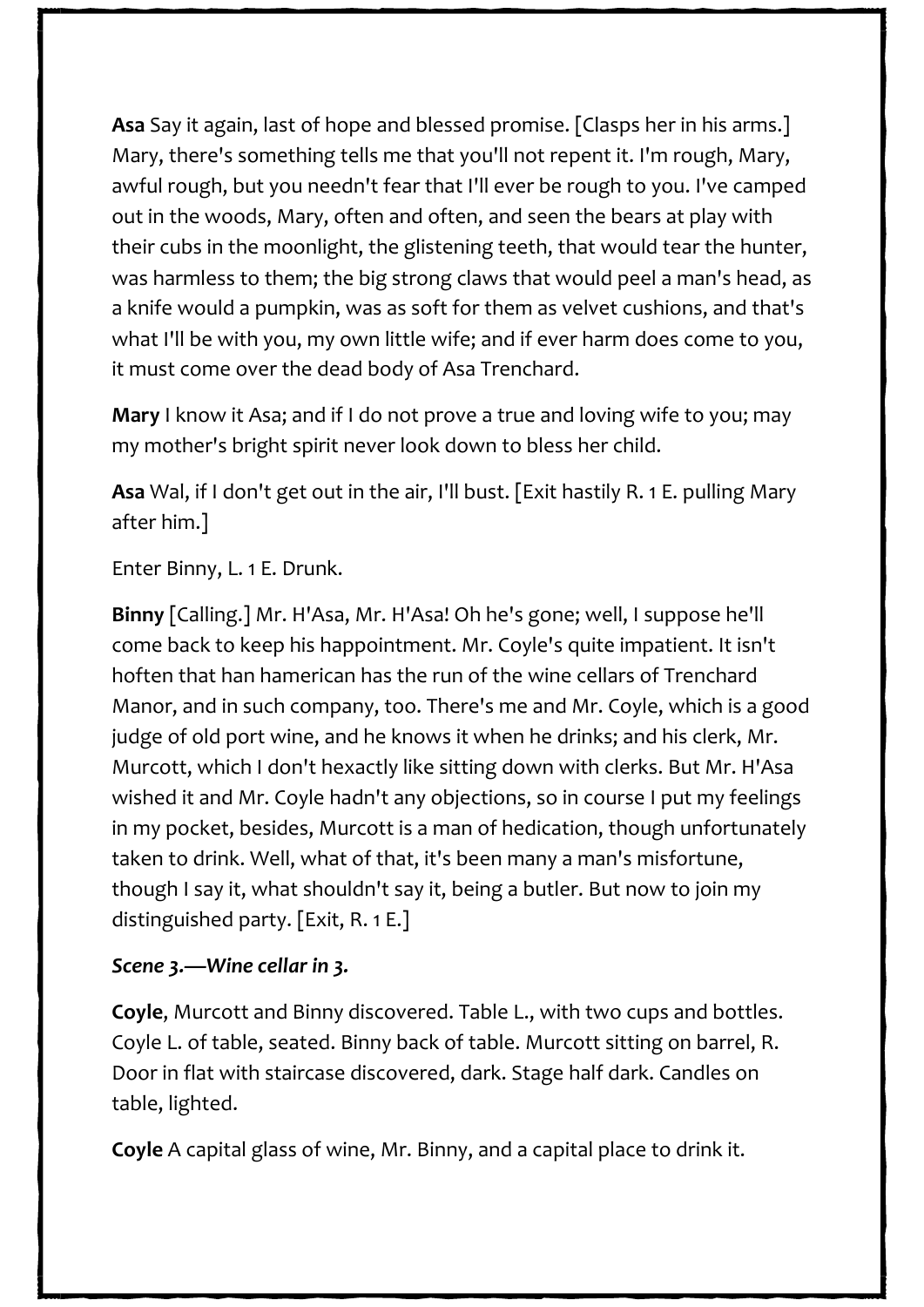**Asa** [Without.] Bring a light here, can't you. I've broken my natural allowance of shins already.

Enters D. in F., down stairs.

**Asa** [To Murcott.] Is he tight yet?

**Mur** Histered, but not quite gone yet.

**Coyle** Oh, Mr. Trenchard, glad to see you, to welcome you to the vaults of your ancestors.

**Asa** Oh! these are the vaults of my ancestors, are they? Wal, you seem to be punishing their spirits pretty well.

**Binny** Wines, Mr. Asa? The spirits are in the houter cellar.

**Coyle** Oh, Mr. Asa, there is no place like a wine cellar for a hearty bout. Here you might bawl yourself hoarse beneath these ribs of stone, and nobody hear you. [He shouts and sings very loud.]

**Asa** Oh, wouldn't they hear you? [Aside.] That's worth knowing.

**Binny** [Very drunk—rising.] That's right, Mr. Coyle, make as much noise as you like, you are in the cellars of Trenchard Manor, Mr. Coyle. Mr. Coyle, bless you, Mr. Coyle. Mr. Coyle, why his hit Mr. Coyle, I am sitting at the present time, in this present distinguished company? I will tell you, Mr. Coyle, hit his because Hi always hacts and conducts myself has becomes a gentleman, hand Hi knows what's due to manners. [Falls in chair.]

**Asa** Steady, old hoss, steady.

**Binny** Hi'm steady. Hi always was steady. [Staggers across to L.H.] Hi'm going to fetch clean glasses. [Exit, L. 3 R.]

**Asa** Now, Mr. Coyle, suppose you give us a song.

**Coyle** [Very drunk.] I can't sing, Mr. Trenchard, but I sometimes join in the chorus.

**Asa** Wal, give us a chorus.

**Coyle** Will you assist in the vocalization thereof?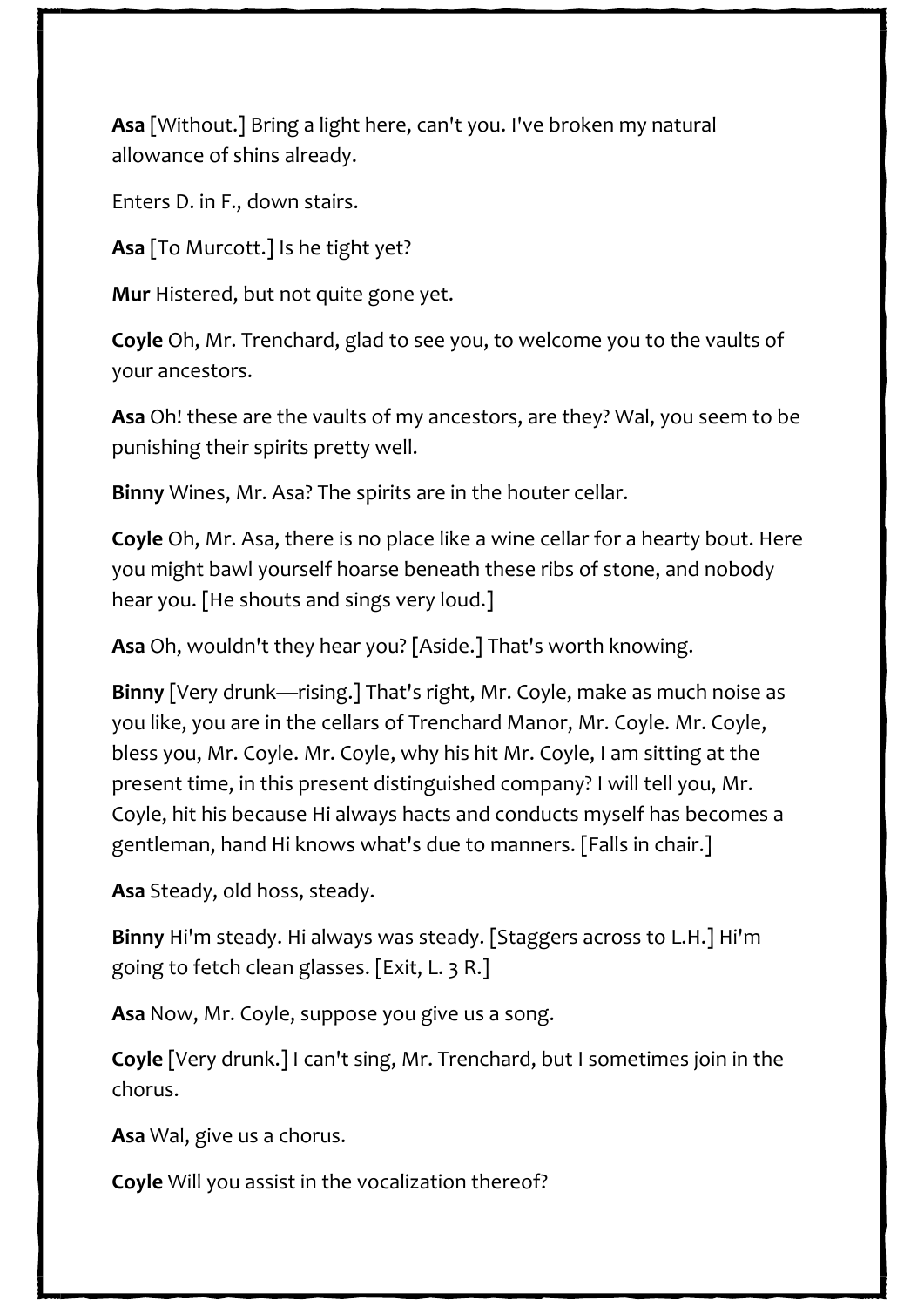**Asa** [Mimicing.] Will do the best of my endeavors thereunto.

**Coyle** [Sings.] "We won't go home till morning." Repeat. Repeat [Falls off chair, senseless.]

**Asa** [Finishing the strain.] "I don't think you'll go home at all." Now, then, quick, Murcott, before the butler comes back, get his keys. [Murcott gets keys from Coyle's pocket and throws them to Asa.] Is this all?

**Mur** No; the key of his private bureau is on his watch chain, and I can't get it off.

**Asa** Take watch and all.

**Mur** No; he will accuse us of robbing him.

**Asa** Never mind, I'll take the responsibility. [Coyle moves.]

**Mur** He is getting up.

**Asa** Well, darn me, knock him down again.

**Mur** I can't.

**Asa** Can't you? Well, I can.

[Pulls Murcott away. Knocks Coyle down; is going towards D. in F., meets Binny with tray and glasses; kicks it, knocks Binny down and exits up staircase, followed by Murcott, carrying candle. Dark state. Binny rises; Coyle ditto. Blindly encounter each other and pummel soundly till change.

Quick Change

## *Scene 4—Chamber in 1, same as Scene 2.*

Enter Dundreary and Vernon, L. 1 E. Dundreary stops, C., and is seized with an inclination to sneeze. Motions with his hand to Vernon.

**Ver** My lord! [Business Dundreary sneezing.] Your lordship! [Dundreary same bus. Louder.] My lord!

**Dun** There you go; now you've spoiled it.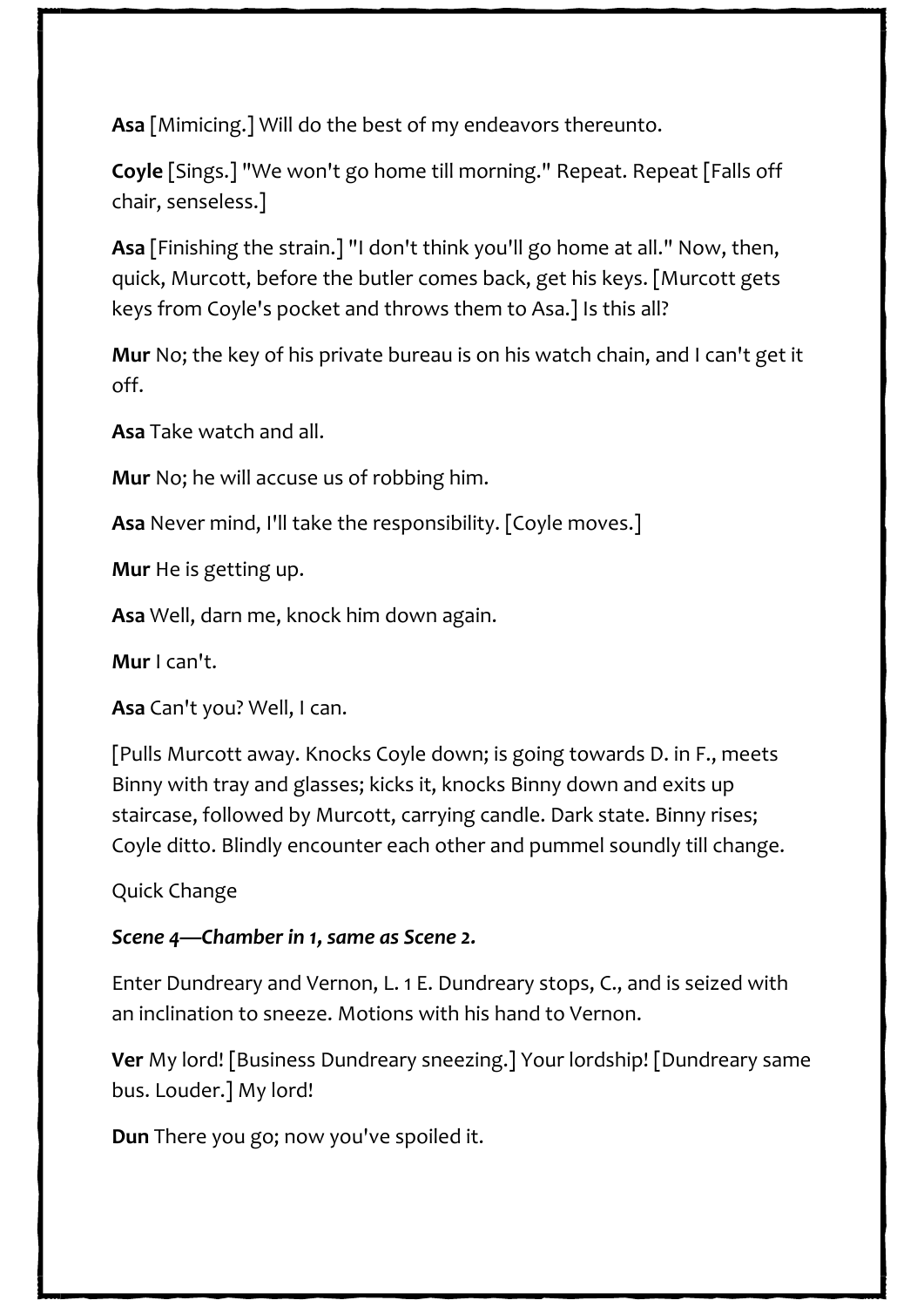**Ver** Spoiled what, my lord?

**Dun** Spoiled what? why a most magnificent sneeze.

**Ver** I'm very sorry to interrupt your lordship's sneeze, but I merely wanted to express my gratitude to you for getting me a ship.

**Dun** Sir, I don't want your gratitude, I only want to sneeze.

**Ver** Very well, my lord, then I will leave you, and this gives you an opportunity for sneezing. [Crosses to R.] But in return for what you have done for me, should you ever want a service a sailor can offer you, just hail Harry Vernon, and you'll find he'll weigh anchor and be alongside. [Hitches up breeches and exits, R. 1 E.]

**Dun** Find him alongside? What does he mean by a long side? and he always wants to weigh anchor. What funny fellows the sailors are. Why the devil won't they keep a memorandum of the weight of their anchor? What's the matter with the sailor's side? [Imitates Vernon.] Oh I see, he's got the stomach ache. [Exit, R. 1 E.]

Change Scene

## *Scene 5—Library in Trenchard Manor in 3 or 4.*

Enter Buddicombe, R. 1 E., following Lord Dundreary.

**Bud** A letter, my lord.

**Dun** [Takes letter.] You may go. [Exit Buddicombe, R. 1 E. Opens letter.] "My dear Frederick." He calls me Frederick because my name is Robert. "I wrote you on my arrival." Why, I never heard from him. "But I am afraid you didn't get the letter, because I put no name on the envelope." That's the reason why I didn't get it, but who did get it? It must have been some fellow without any name. "My dear brother, the other day a rap came to my door, and some fellows came in and proposed a quiet game of porker." A quiet game of porker, why, they wanted to kill him with a poker. "I consented and got stuck—" Sam's dead, I've got a dead lunatic for a brother—"for the drinks." He got on the other side of the paper, why couldn't he get stuck all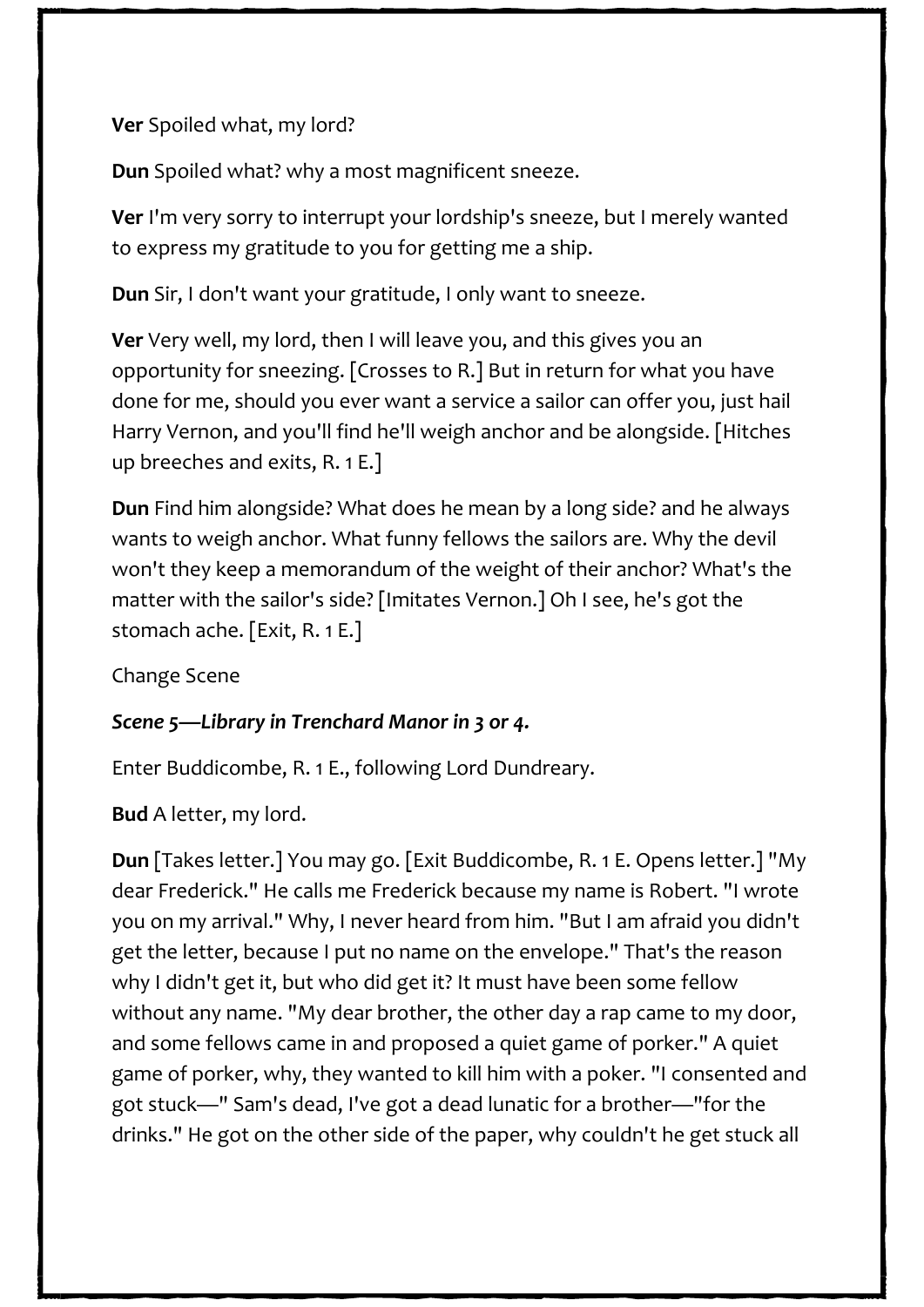on one side. "P. S.—If you don't get this letter let me know, for I shall feel anxious." He's a mad lunatic. [Exit, R. 1 E.]

Change Scene

*Scene 6—Coyle's Office in 2. High desk and stool, R. Modern box center against flat. Cabinet, L.*

**Asa** discovered looking over papers on box. Murcott looking in desk.

**Asa** Have you found it?

**Mur** No, Mr. Trenchard. I've searched all the drawers but can find no trace of it.

**Asa** What's this?

**Mur** That's a cabinet where his father kept old deeds, the key he always carries about him.

**Asa** Oh, he does, does he? Well I reckon I saw a key as I came in that will open it. [Exit, R. 1 E.]

**Mur** Key, oh, my poor muddled brain, what can he mean!

**Asa** [Re-enters with axe.] Here's a key that will open any lock that Hobb ever invented.

**Mur** Key? what key?

**Asa** What key, why, Yankee. [Shows axe, begins to break open Cabinet.]

Enter Coyle, R. 2 E.

**Coyle** Villains! would you rob me?

**Mur** Stand off, Mr. Coyle, we are desperate. [Now seizes him.]

**Asa** Here it is a sure as there are snakes in Virginia. Let the old cuss go, Murcott.

**Coyle** Burglars! oh, you shall dearly pay for this.

**Asa** Yes, I'll pay—but I guess you'll find the change.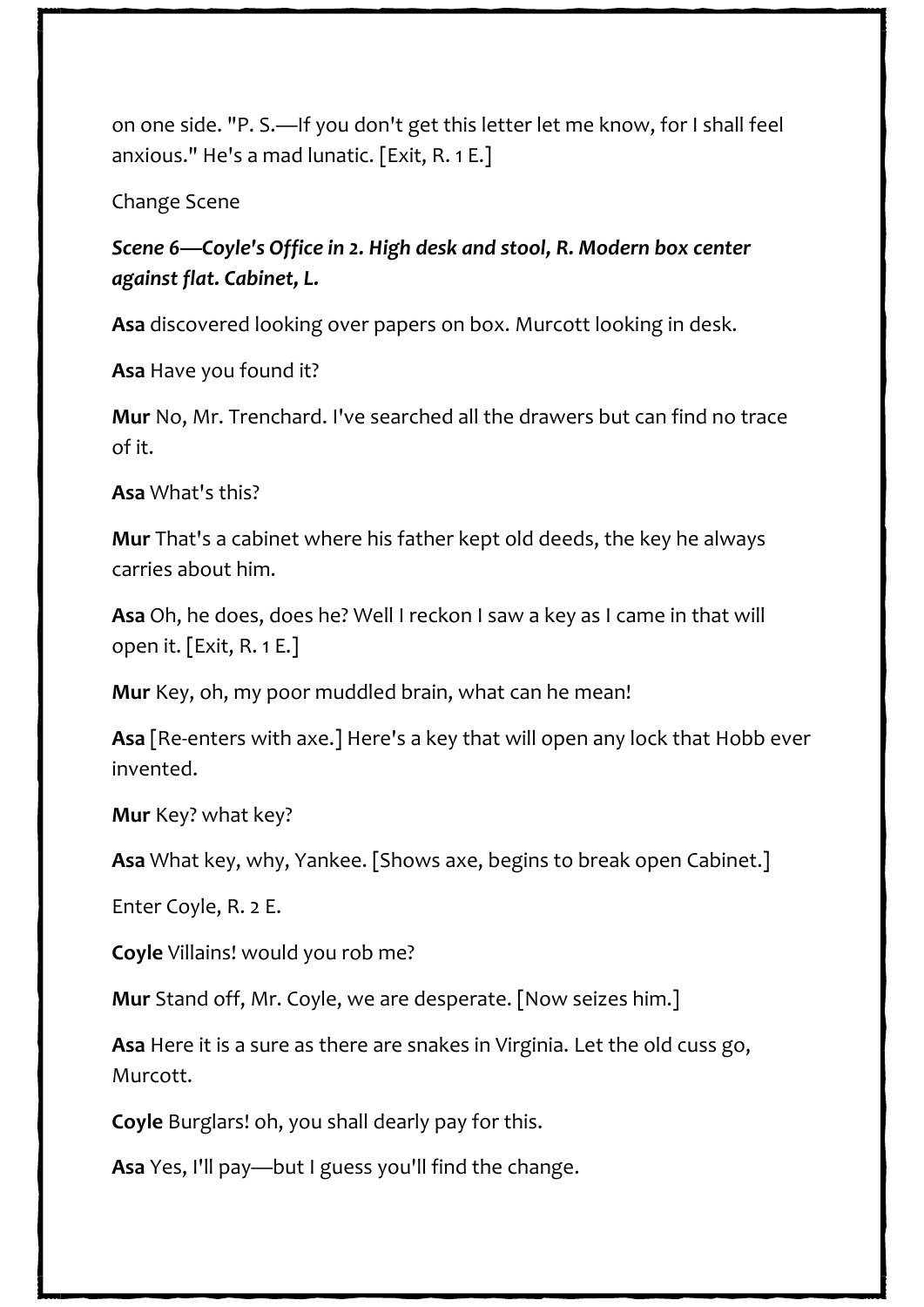**Coyle** The law—the law shall aid me.

**Asa** Wal, perhaps it would be as well not to call in the law just yet. It might look a little further than might be convenient.

**Mur** It's no use to blunder, Mr. Coyle, you are harmless to us now, for we have that, that will crush you.

**Coyle** Well, what are your conditions? money, how much?

**Asa** Wal, we warn't thinking of coming down on your dollars. But you have an appointment with Sir Edward at two, haven't you?

**Coyle** Well?

**Asa** Well, I want you to keep that appointment.

**Coyle** Keep it?

**Asa** Yes, and that's all I do want you to keep of his, and instead of saying you have come to foreclose the mortgage, I want you to say, you have found the release which proves the mortgage to have been paid off.

**Coyle** I accept. Is that all?

**Asa** Not quite. Then I want you to pay off the execution debts.

**Coyle** What, I pay Sir Edward's debts?

**Asa** Yes, with Sir Edward's money that stuck to your fingers naturally while passing through your hands.

**Coyle** [To Murcott.] Traitor!

**Mur** He knows all, Mr. Coyle.

**Coyle** Is there anything more!

**Asa** yes, I want you to apologize to Miss Florence Trenchard, for having the darned impudence to propose for her hand.

**Coyle** What more?

**Asa** Then you resign your stewardship in favor of your clerk, Abel Murcott.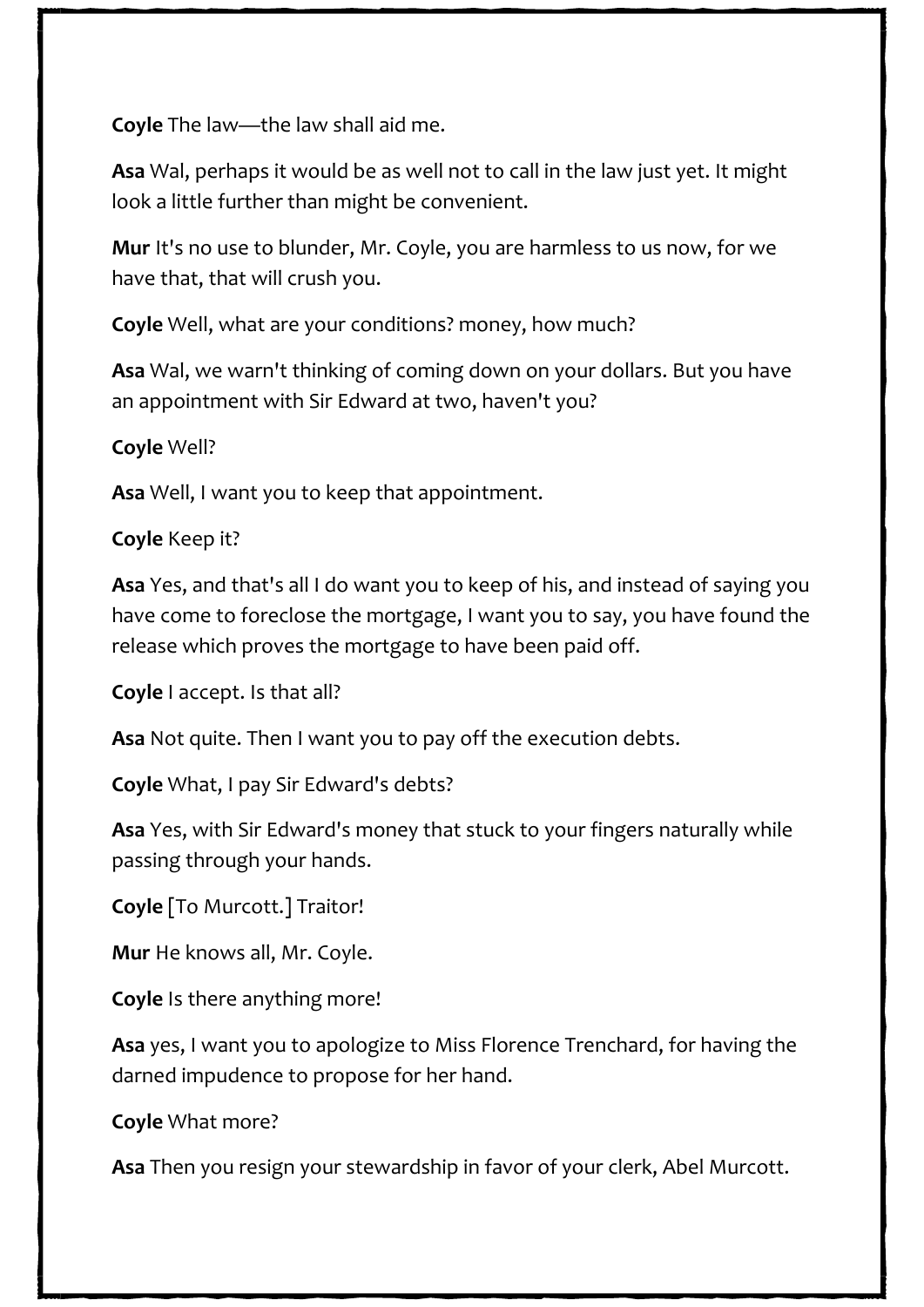**Coyle** What, that drunkard vagabond?

**Asa** Well, he was, but he's going to take the pledge at the first pump he comes to.

**Mur** Yes, I *will* conquer the demon drink, or die in the struggle with him.

**Coyle** Well, anything more?

**Asa** Yes, I think the next thing will be to get washed. You're not a handsome man at best, and now you're awful. [Coyle makes a dash at Murcott. Asa catches him and turns him round to R.] Mr. Coyle, in your present state of mind, you had better go first.

**Coyle** [Bitterly.] Oh, sir, it is your turn now.

**Asa** Yes, it is my turn, but you can have the first wash. Come along Murcott. [Exeunt, R. 1 E]

Change Scene

## *Scene 7—Library in Trenchard Manor in 3 or 4.*

**Sir E**dward discovered seated R. of table.

**Sir E** The clock is on the stroke of two, and Coyle is waiting my decision. In giving her to him, I know I shall be embittering her life to save my fortune, but appearances—no, no, I will not sacrifice her young life so full of promise, for a few short years of questionable state for myself, better leave her to the mercy of chance. [Enter Florence, R. U. E.] that sell her to this scoundrel; and to myself, I will not survive the downfall of my house, but end it thus. [Raises pistol to his head. Florence seizes his arm and screams.]

**Flo** Father, dear father, what despair is this? [Sir Edward buries his face in his hands.] If it is fear of poverty, do not think of me, I will marry this man if I drop dead in my bridal robes.

Enter Binny, R. 1 E.

**Binny** Mr. Coyle, sir who has come by happointment.

**Sir E** I will not see him.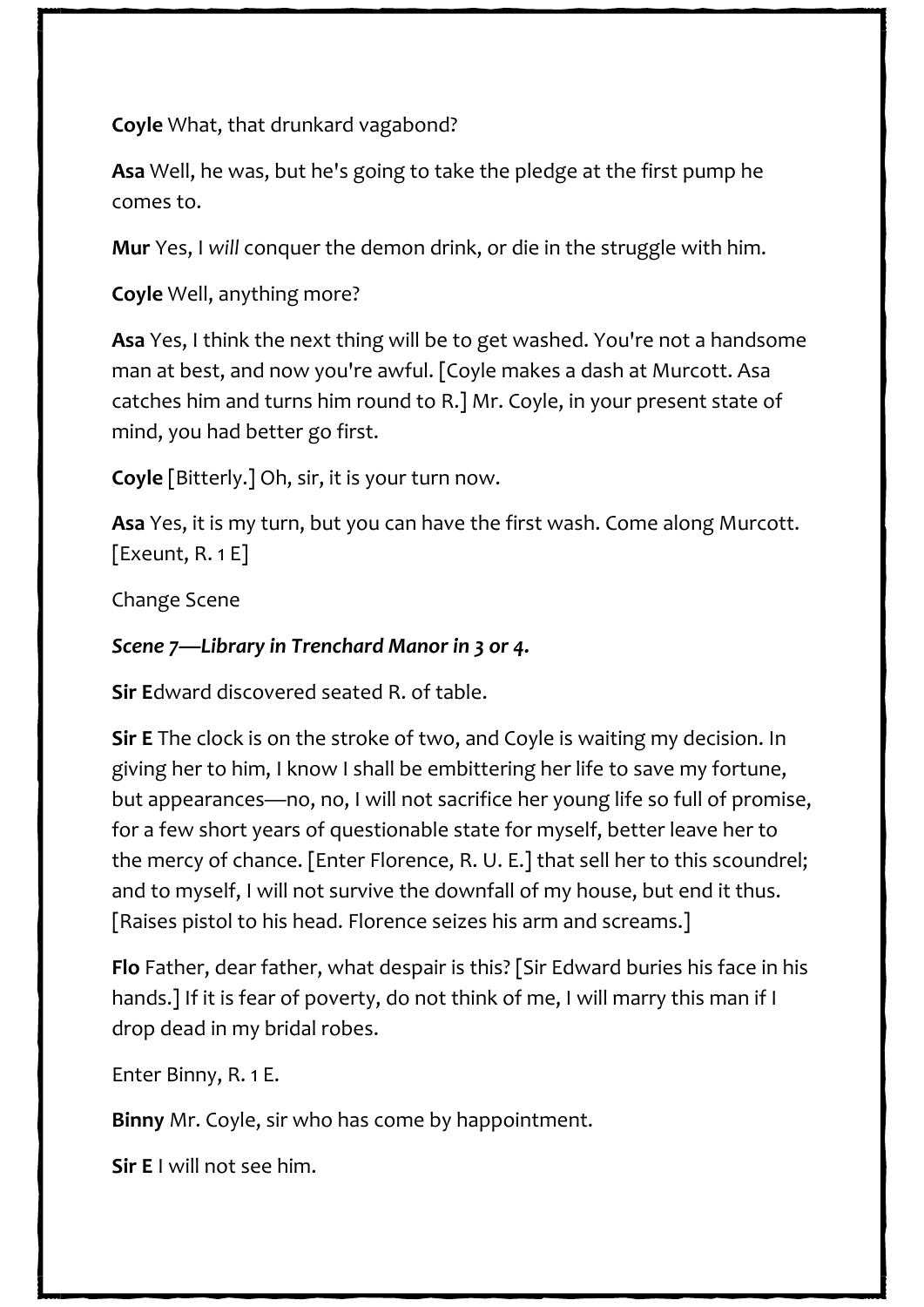**Flo** Yes, yes, show him up, Mr. Binny. [Exit Binny, R. 1 E.]

**Sir E** Florence, I will not consent to this sacrifice.

Enter Asa, Coyle and Murcott, R. 1 E.

**Sir E** How is this Mr. Coyle, you are not alone?

**Asa** No, you see, squire, Mr. Coyle wishes me and his clerk to witness the cutting off the seals from the mortgage, which he has been lucky enough to find the release of.

**Sir E** Heavens, is it so?

**Coyle** Yes, Sir Edward, there is the release executed by my father, which had become detached.

**Asa** [To him.] Accidentally.

**Sir E** Saved, saved at last from want!

**Coyle** Meanwhile I have paid the execution debts out of a find which has just fallen in.

**Asa** Accidentally. It's astonishing how things have fallen in and out to-day.

**Sir E** But your demand here? [Points to Florence.]

**Coyle** I make none, Sir Edward. I regret that I should have conceived so mad a thought; it is enough to unfit me for longer holding position as you agent, which I beg humbly to resign—

**Asa** [Aside to him.] Recommending as your successor—

**Coyle** Recommending as my successor Abel Murcott, whose knowledge of your affairs, gained in my office, will render him as useful as I have been.

**Asa** Yes, just about.

**Sir E** Your request is granted, Mr. Coyle.

**Asa** And now, my dear Mr. Coyle, you may a-b-s-q-u-a-t-u-l-a-t-e.